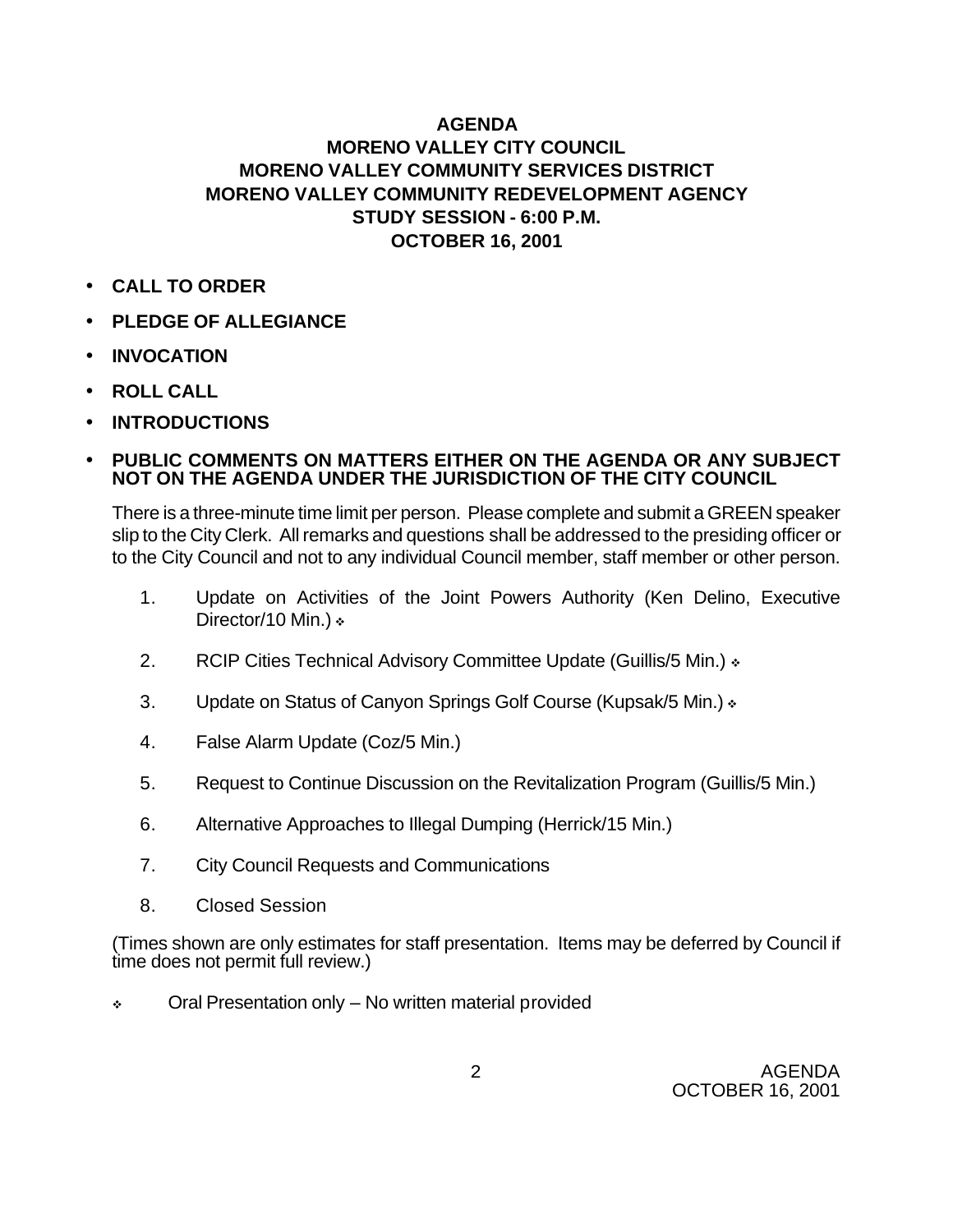# **CLOSED SESSION**

A Closed Session of the City Council of the City of Moreno Valley will be held in the Finance Conference Room, Second Floor, City Hall. The City Council will meet in Closed Session to confer with its legal counsel regarding the following matter(s) and any additional matter(s) publicly and orally announced by the City Attorney in the Council Chamber at the time of convening the Closed Session. The Closed Session will be held pursuant to Government Code:

- 1) SECTION 54956.9(a) CONFERENCE WITH LEGAL COUNSEL EXISTING LITIGATION
	- Case: *Adelphia Communications Corporation, and Century-TCI California, L.P., a Delaware Limited Partnership* Court: U.S. District Court Case No.: EDCV 01-0181 VAP(SGLx)
	- Case: *City of Corona v. All Persons Interested in the Matter of the Validity of the Continuous Operating Covenant Agreement Dated November 15, 2000, By and Between the City of Corona, A California Municipal Corporation and Robertson's Ready Mix, LTD., a California Limited Partnership* Court: Riverside Superior Court

Case No.: RSC 351283

## 2) CONFERENCE WITH LEGAL COUNSEL - ANTICIPATED LITIGATION

- a) SECTION 54956.9(b)(1) Significant exposure to litigation Number of Cases: -0-
- b) SECTION 54956.9(c) Initiation of litigation Number of Cases: -0-

## 3) SECTION 54957 - PERSONNEL MATTER

Discuss Process of Annual Evaluations of City Manager and City Attorney